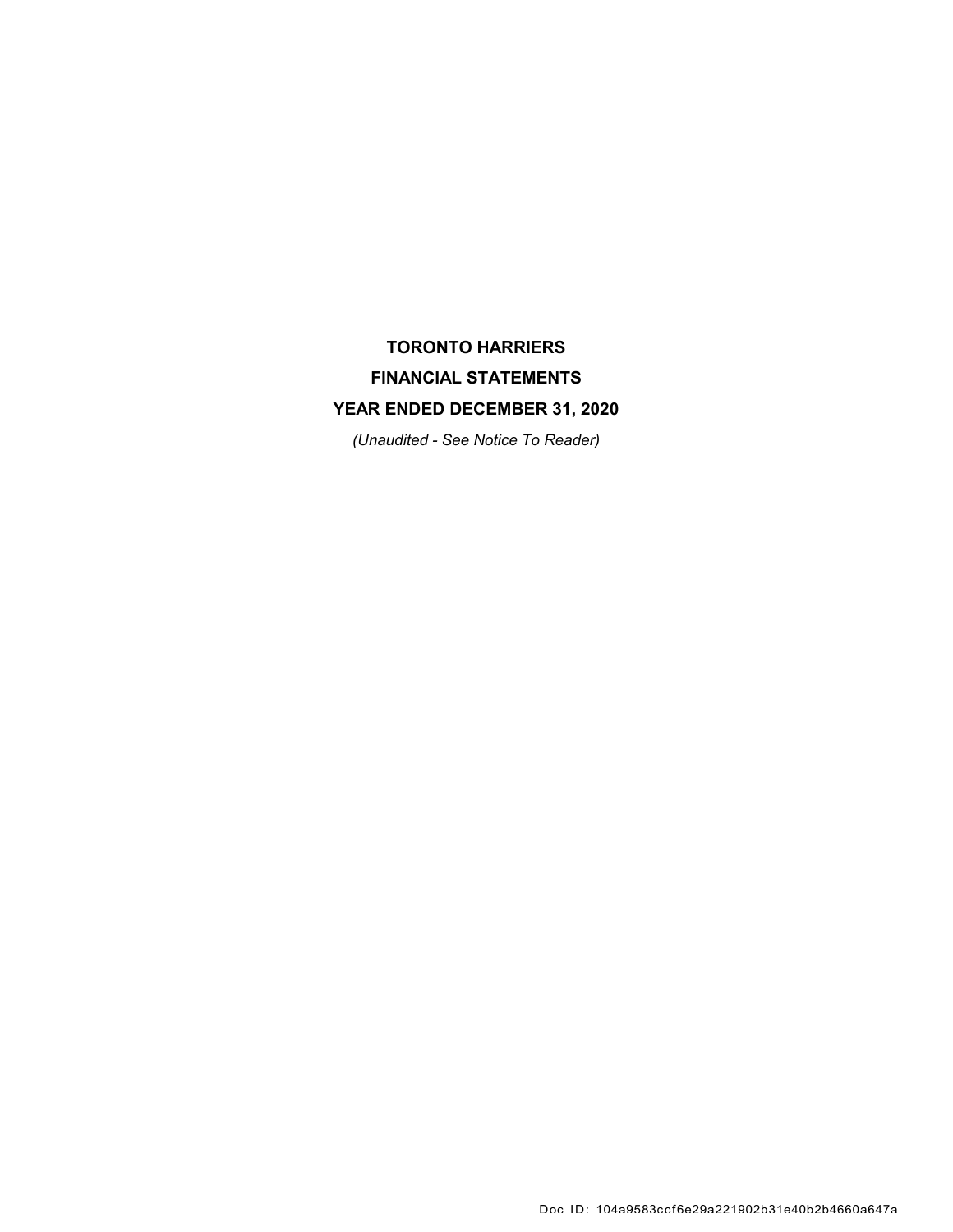## TORONTO HARRIERS INDEX TO FINANCIAL STATEMENTS YEAR ENDED DECEMBER 31, 2020

|                                               | Page |
|-----------------------------------------------|------|
| <b>NOTICE TO READER</b>                       | 1    |
| <b>FINANCIAL STATEMENTS</b>                   |      |
| <b>Statement of Financial Position</b>        | 2    |
| Statement of Changes in Net Assets            | 3    |
| <b>Statement of Revenues and Expenditures</b> | 4    |
| <b>Statement of Cash Flow</b>                 | 5    |
|                                               |      |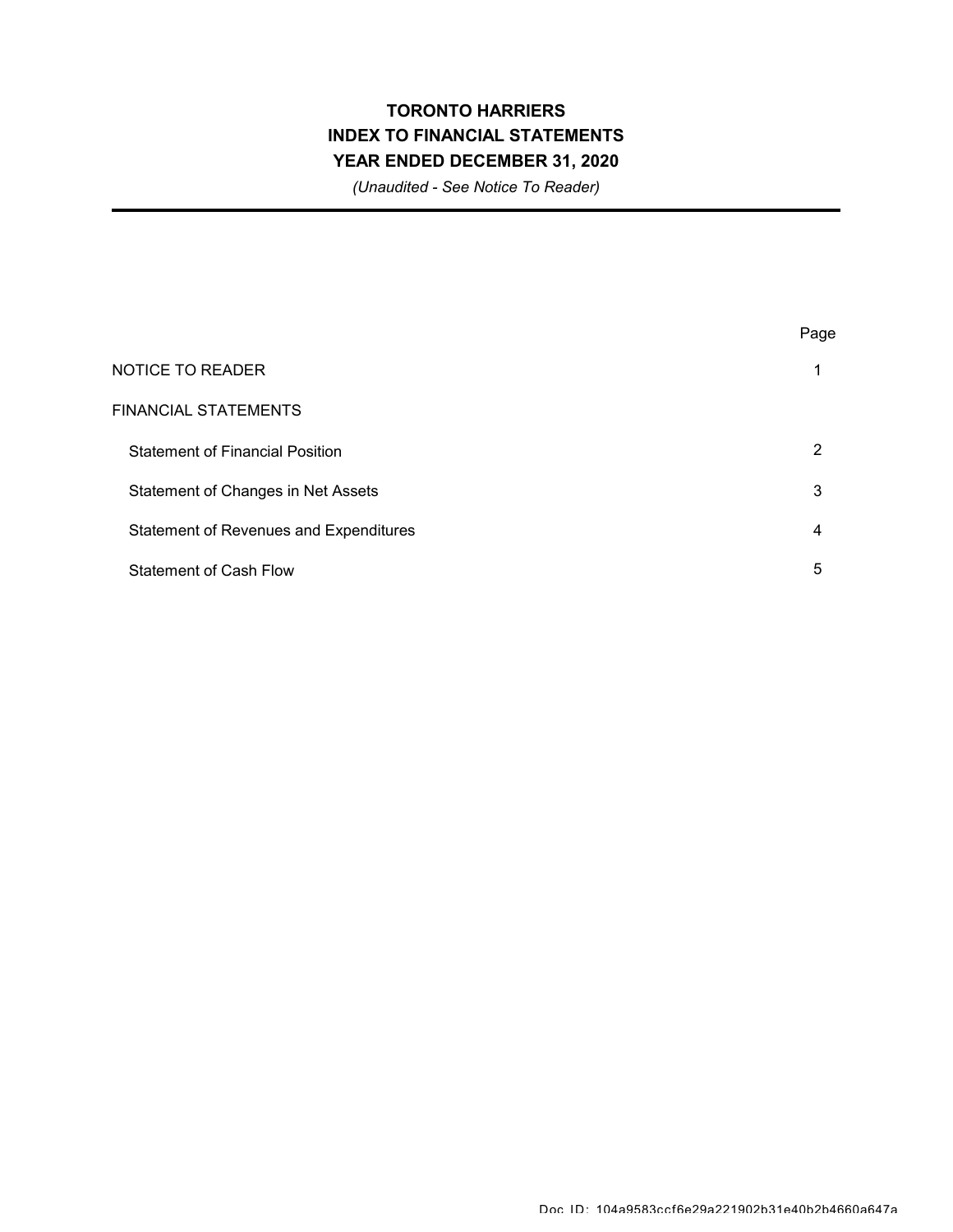

2800 14th Avenue, Suite 400 Markham, ON L3R 0E4 905-477-6996 Toronto Line: 416-494-4892 F: 905-477-9381 applebaum-commisso.com

#### NOTICE TO READER

On the basis of information provided by management, we have compiled the statement of financial position of Toronto Harriers as at December 31, 2020 and the statements of changes in net assets, revenues and expenditures and cash flow for the year then ended.

We have not performed an audit or a review engagement in respect of these financial statements and, accordingly, we express no assurance thereon.

Readers are cautioned that these statements may not be appropriate for their purposes.

applebaum, Commisso LLP

Markham, Ontario **Applebaum, Commisso LLP** February 18, 2021 Chartered Professional Accountants Licensed Public Accountants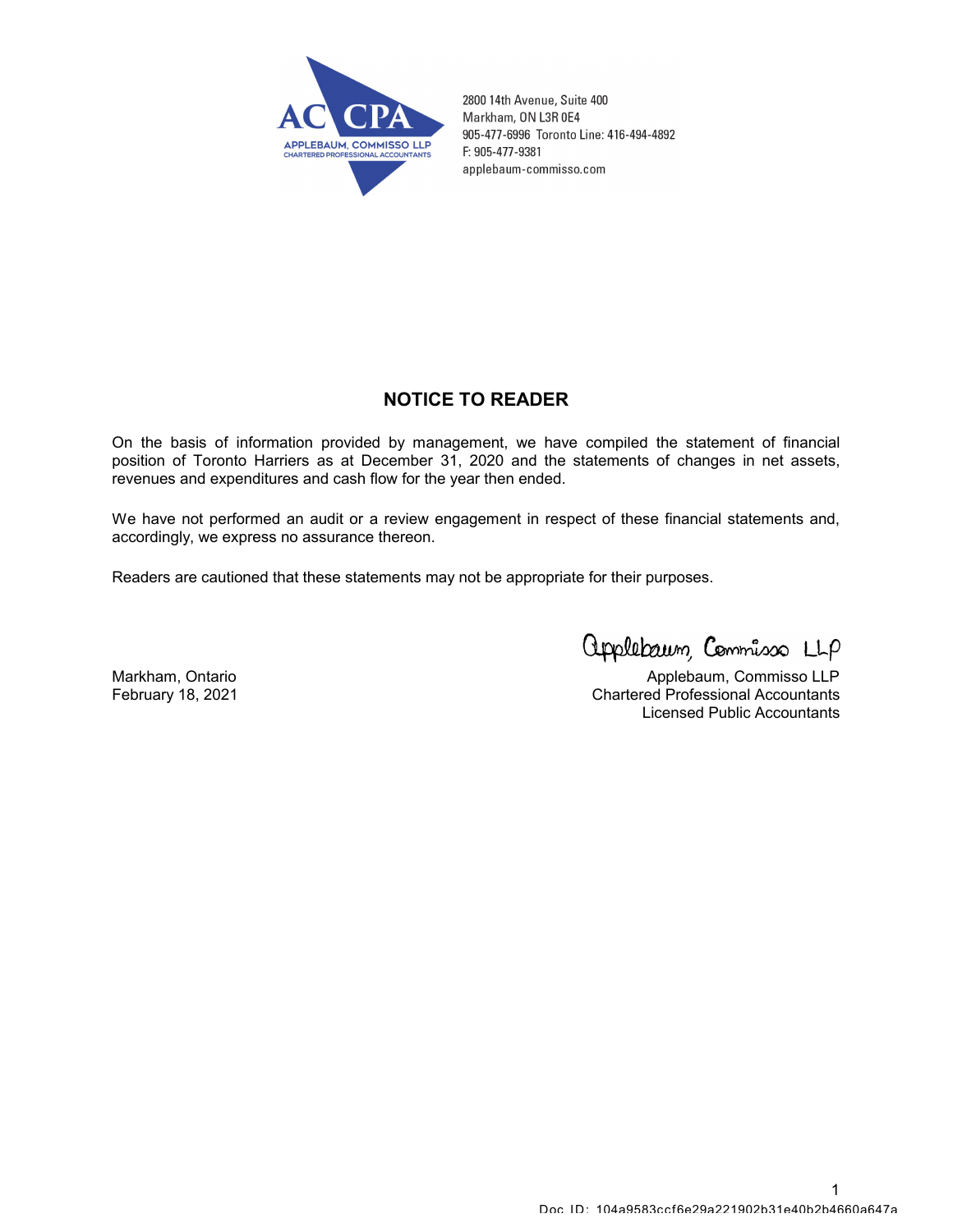### TORONTO HARRIERS STATEMENT OF FINANCIAL POSITION AS AT DECEMBER 31, 2020

(Unaudited - See Notice To Reader)

|                                   |    | 2020   |    | 2019  |
|-----------------------------------|----|--------|----|-------|
| <b>ASSETS</b>                     |    |        |    |       |
| <b>Current Assets</b>             |    |        |    |       |
| Cash                              | \$ | 26,961 | \$ | 9,652 |
| <b>LIABILITIES AND NET ASSETS</b> |    |        |    |       |
| <b>Current Liabilities</b>        |    |        |    |       |
| Accounts payable                  | \$ | 4,042  | \$ | 1,965 |
| Harmonized sales tax payable      |    | 2,297  |    |       |
| Deferred revenue                  |    | 11,574 |    |       |
|                                   |    | 17,913 |    | 1,965 |
| <b>Net Assets</b>                 |    |        |    |       |
| General fund                      |    | 9,048  |    | 7,687 |
|                                   | \$ | 26,961 | \$ | 9,652 |

ON BEHALF OF THE BOARD

Gila Ossip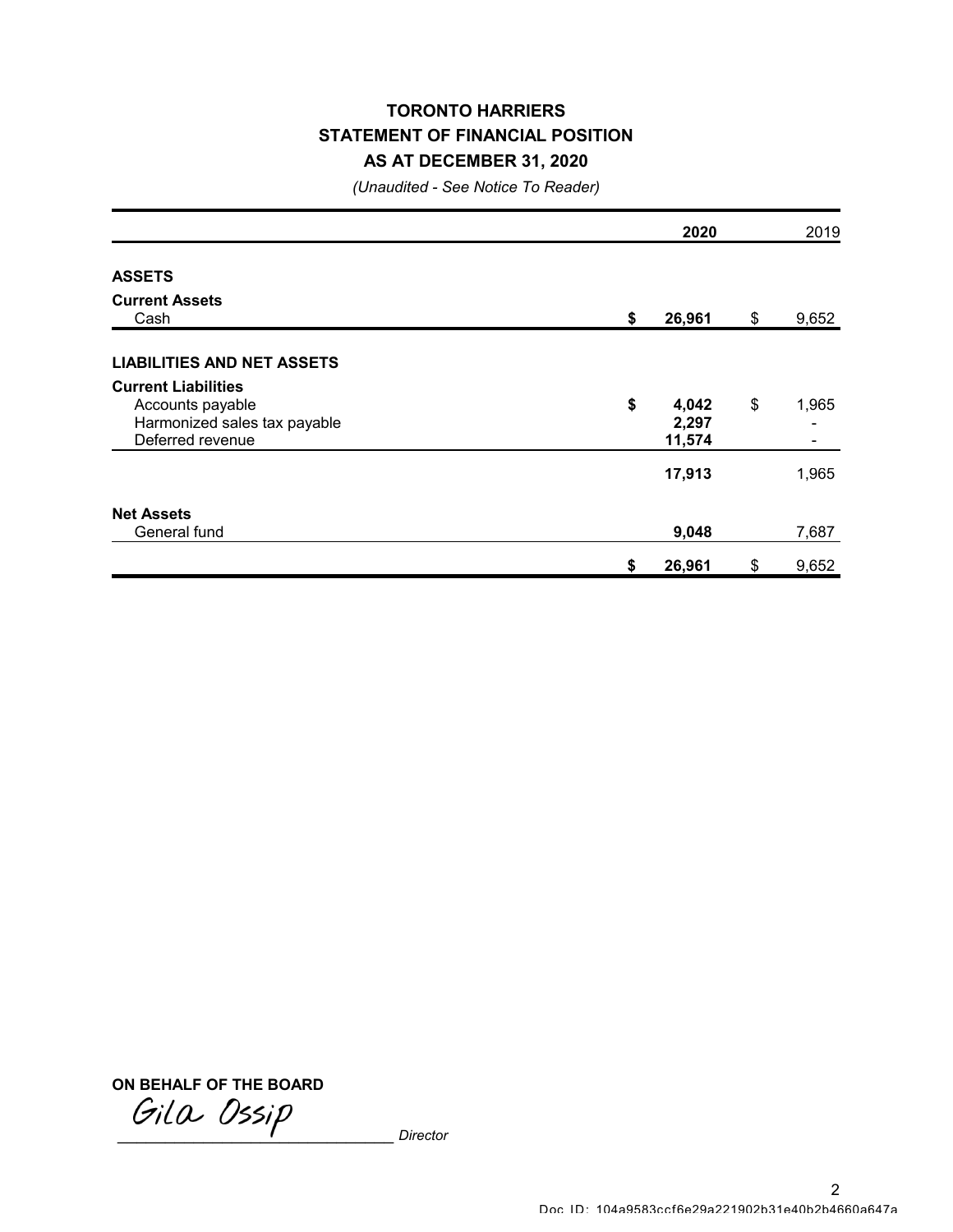## TORONTO HARRIERS STATEMENT OF CHANGES IN NET ASSETS YEAR ENDED DECEMBER 31, 2020

|                                                                                            | 2020           | 2019<br>7.687 |
|--------------------------------------------------------------------------------------------|----------------|---------------|
| <b>NET ASSETS - BEGINNING OF YEAR</b><br><b>Excess of revenues over operating expenses</b> | 7.687<br>1.361 |               |
| <b>NET ASSETS - END OF YEAR</b>                                                            | 9.048          | 7,687         |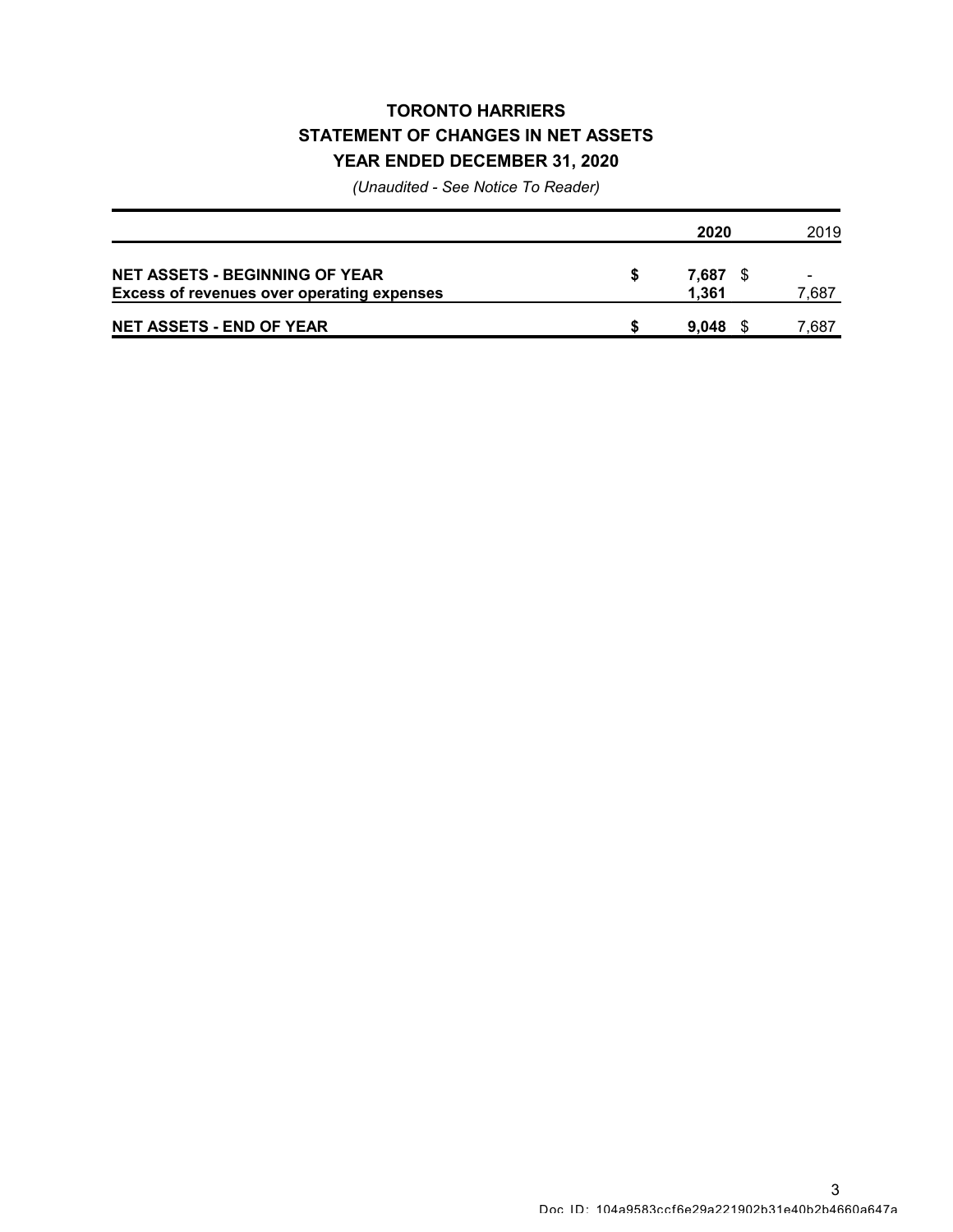## TORONTO HARRIERS STATEMENT OF REVENUES AND EXPENDITURES YEAR ENDED DECEMBER 31, 2020

|                                                   | 2020         | 2019         |
|---------------------------------------------------|--------------|--------------|
| <b>REVENUES</b>                                   |              |              |
| Membership fees                                   | \$<br>10,960 | \$<br>13,920 |
| Coaching services                                 | 23,124       | 37,759       |
|                                                   | 34,084       | 51,679       |
|                                                   |              |              |
| <b>OPERATING EXPENSES</b>                         |              |              |
| Coaching services                                 | 21,250       | 28,026       |
| Merchandise                                       | 3,673        | 4,407        |
| Insurance                                         | 3,600        | 3,726        |
| Professional fees                                 | 1,865        | 2,144        |
| Interest and bank charges                         | 1,827        | 76           |
| Dues and subscriptions                            | 290          | 918          |
| Advertising and promotion                         | 198          | 2,866        |
| General club expenses                             | 20           | 1,829        |
|                                                   | 32,723       | 43,992       |
| <b>EXCESS OF REVENUES OVER OPERATING EXPENSES</b> | \$<br>1,361  | \$<br>7,687  |